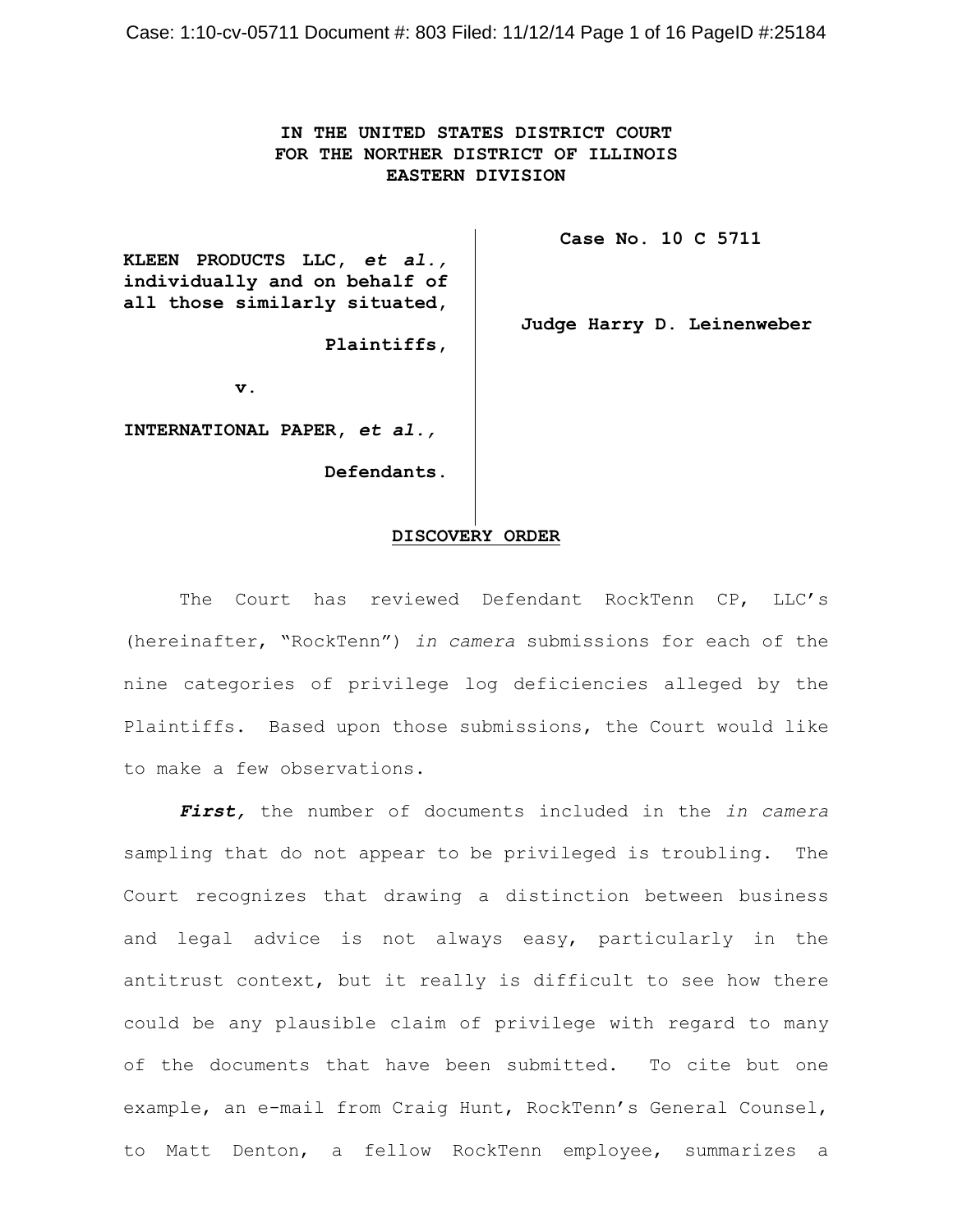#### Case: 1:10-cv-05711 Document #: 803 Filed: 11/12/14 Page 2 of 16 PageID #:25185

meeting with Steve Klinger, RockTenn's Chief Executive Officer,

as follows:

Three hours of fun . . . Klinger called me on his way to the airport and told me he thought it went well. He only had to make one checkmark on his paper (per his coaching, he is now tracking the number of times he acts like a dick in a meeting (his words) . . . but just like down at the YMCA, he gets to call his own fouls). He also made one checkmark for [John] Knudsen[, a Senior Vice President at RockTenn,] (he does not get to call his own fouls). I will put together a to do list for us to go through [when] you get back.

Priv. Log. ID #665 (parentheticals in original).

Although the above e-mail perhaps may be of limited relevance to the overall case, it clearly contains no privileged legal advice. The Court has no intention of identifying every similar instance for which privilege has been asserted improperly over non-legal communications, but it suffices to say that the *in camera* selections include numerous allegedly privileged e-mails that contain nothing more than mundane chatter about routine business matters at RockTenn. These types of communications should not have been included on a privilege log.

*Second,* the Court notes that the mere fact that Mr. Hunt may have been copied on a given communication does not automatically transform the contents of that message into a privileged request for legal advice. *RBS Citizens, N.A. v.*

 $- 2 -$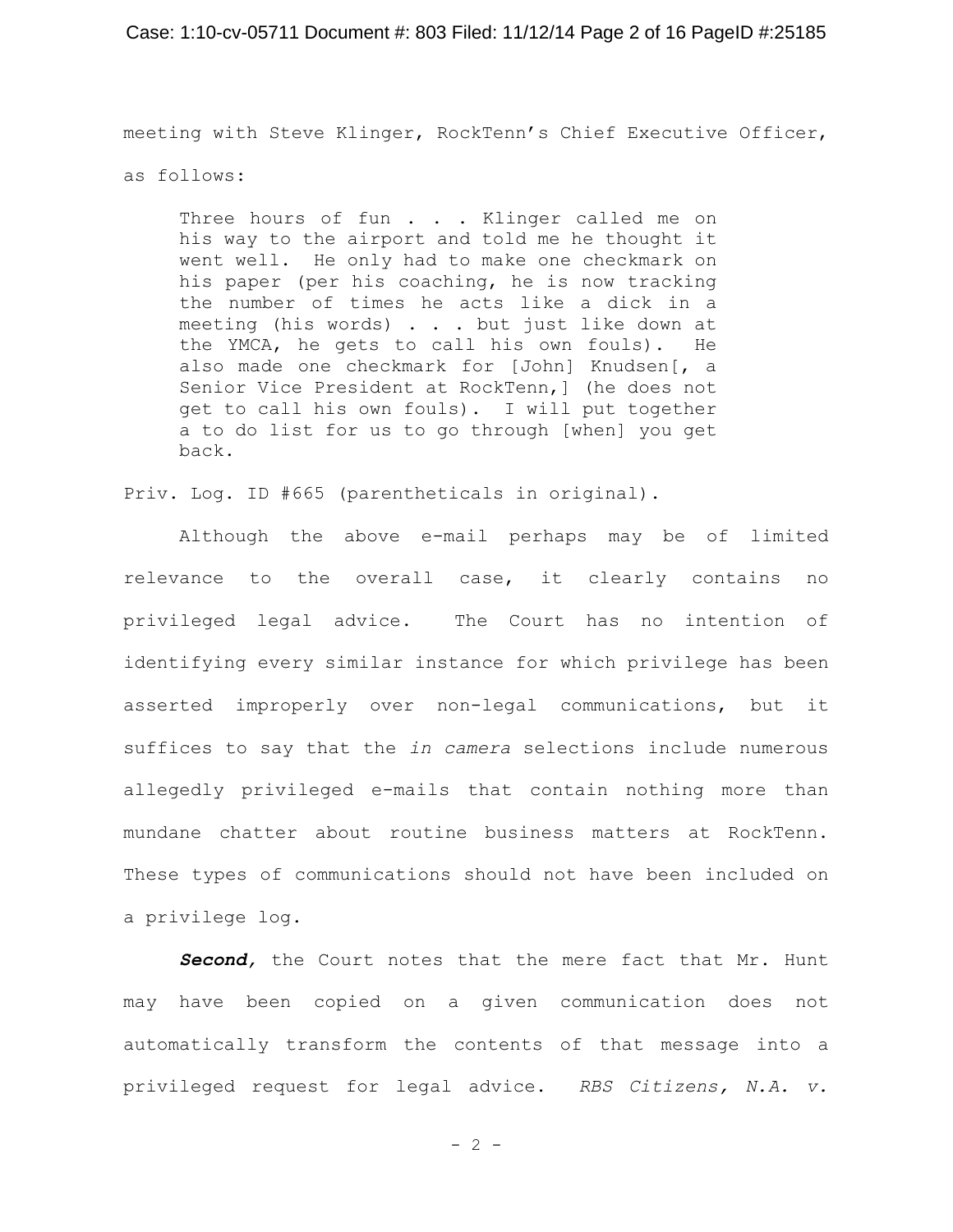### Case: 1:10-cv-05711 Document #: 803 Filed: 11/12/14 Page 3 of 16 PageID #:25186

*Husain,* 291 F.R.D. 209, 216 (N.D. Ill. 2013). It is significant that, in addition to his role as General Counsel, Mr. Hunt also served as RockTenn's Chief Administrative Officer and Senior Vice President and Secretary. "When in-house counsel occupies both a legal and operational role, the test for determining if a document is privileged is 'whether the predominant purpose of the communication [was] to render or solicit legal advice.'" *Swift Spindrift, Ltd. v. Alvada Ins., Co.,* No. 09 Civ. 9342 (AJN)(FM), 2013 WL 3815970, at \*8 (S.D.N.Y. July 24, 2013) (brackets in original, quoting *In re County of Erie,* 473 F.3d 413, 420 (2d Cir. 2007)). In other words, privilege will not apply where the legal advice provided is "incidental" to business advice. *Allendale Mut. Ins. Co. v. Bull Data Sys., Inc.,* 152 F.R.D. 132, 137 (N.D. Ill. 1993). Further, courts in this District have held that "[w]here a document is prepared for simultaneous review by legal and nonlegal personnel and legal and business advice is requested, it is not primarily legal in nature and is therefore not privileged." *RBS Citizens,* 291 F.R.D. at 216 (quotation omitted).

Mr. Hunt appears to have been copied almost as a matter of course on most business matters concerning upper management at RockTenn. However, many of the exemplar documents that were

- 3 -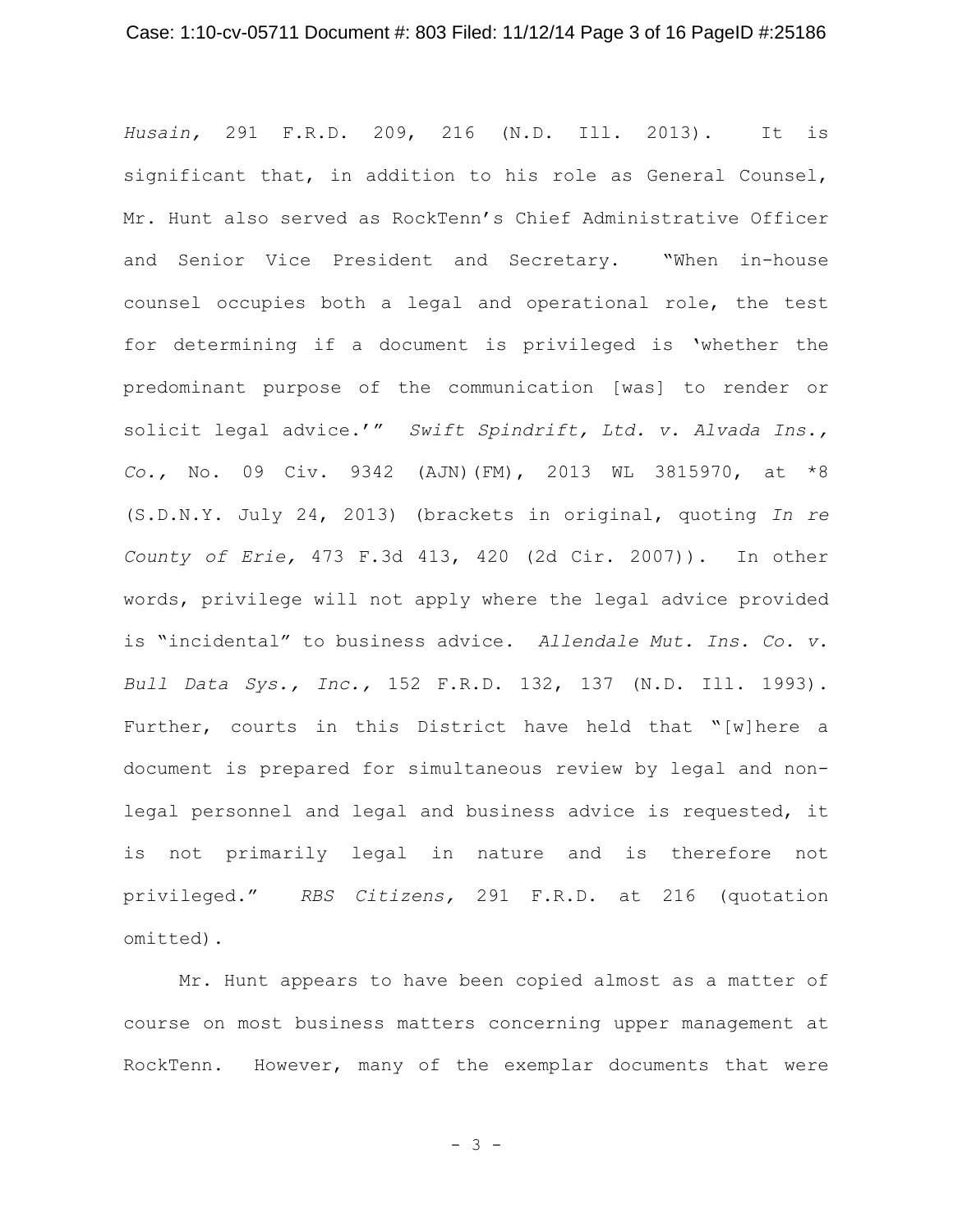### Case: 1:10-cv-05711 Document #: 803 Filed: 11/12/14 Page 4 of 16 PageID #:25187

provided to the Court plainly contain no legal advice at all. For instance, in a June 3, 2010 e-mail addressed to Messrs. Klinger and Hunt, Mr. Knudsen asked whether RockTenn "should explore the concept of buying or partnering (AB) on a venture to convert a newsprint machine to KL/ME[.]" Priv. Log. ID #92 (parenthetical in original). Mr. Hunt responded with what could be characterized only as a business opinion: "It might make sense to talk to them, as I would doubt they have fleshed out a marketing plan for their containerboard tonnage. The increased risk profile . . . would have to be fully offset and then some by a superior return from the board's perspective." *Id.*

Similarly, it would be a stretch to describe as a request for "legal review" a June 24, 2010 e-mail addressed to Mr. Klinger, copying Mr. Hunt and several others, stating only that "[a]ttached is the latest version of the [bankruptcy] emergence [presentation to potential investors], reflecting all comments & changes to date." Priv. Log ID #1104. There is no indication that Mr. Hunt ever even responded to this message and, in any event, the attached PowerPoint slides clearly contain no legal advice. "Attachments which do not, by their content, fall within the realm of the [attorney-client] privilege cannot become privileged by merely attaching them to

- 4 -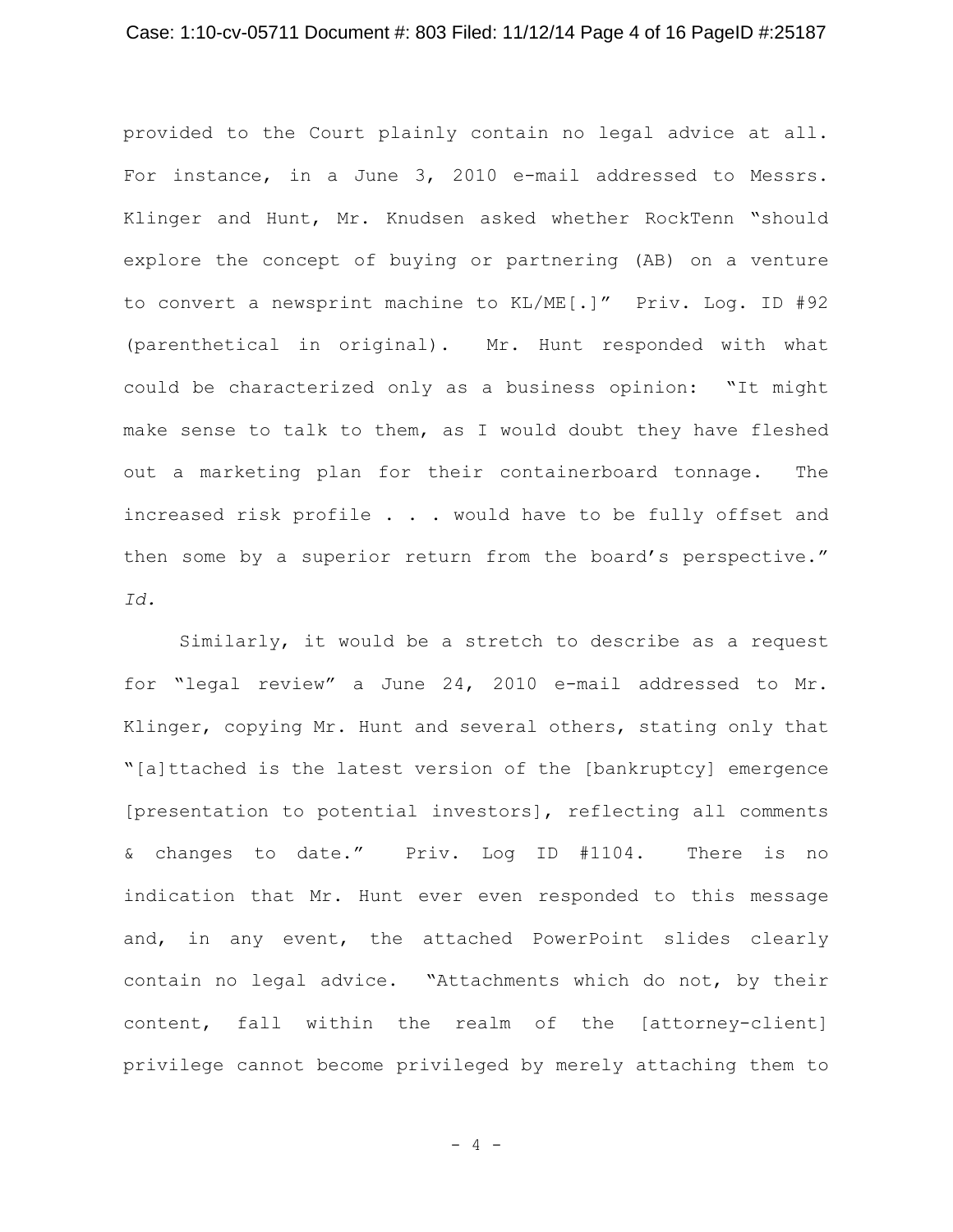### Case: 1:10-cv-05711 Document #: 803 Filed: 11/12/14 Page 5 of 16 PageID #:25188

a communication with the attorney." *Sneider v. Kimberly-Clark Corp.,* 91 F.R.D. 1, 4 (N.D. Ill. 1980). Moreover, since the attached presentation obviously was intended to be shown to third-parties, any applicable privilege would have been waived. *Appleton Papers, Inc. v. E.P.A.,* 702 F.3d 1018, 1025 (7th Cir. 2012).

Finally, a November 26, 2008 e-mail chain which is described on RockTenn's privilege log as a "request for legal advice re[garding an] asset purchase offer," contains nothing more than a business discussion about whether or not to allow a potential buyer to visit one of RockTenn's paper mills. Priv. Log ID #2204. Although Mr. Hunt is copied on three out of the four e-mails contained within the chain, he offered no legal advice in response.

The submissions provided for *in camera* review contain many more instances in which RockTenn has asserted the attorneyclient privilege wrongly. In these circumstances, the Court finds that there is no alternative but to require that a new privilege log be compiled and produced in order to eliminate entries for e-mails or other communications where, although Mr. Hunt was copied, no legal advice actually was rendered.

*Third,* the Court agrees with the Plaintiffs that RockTenn's productions contain improper redactions. For

 $-5 -$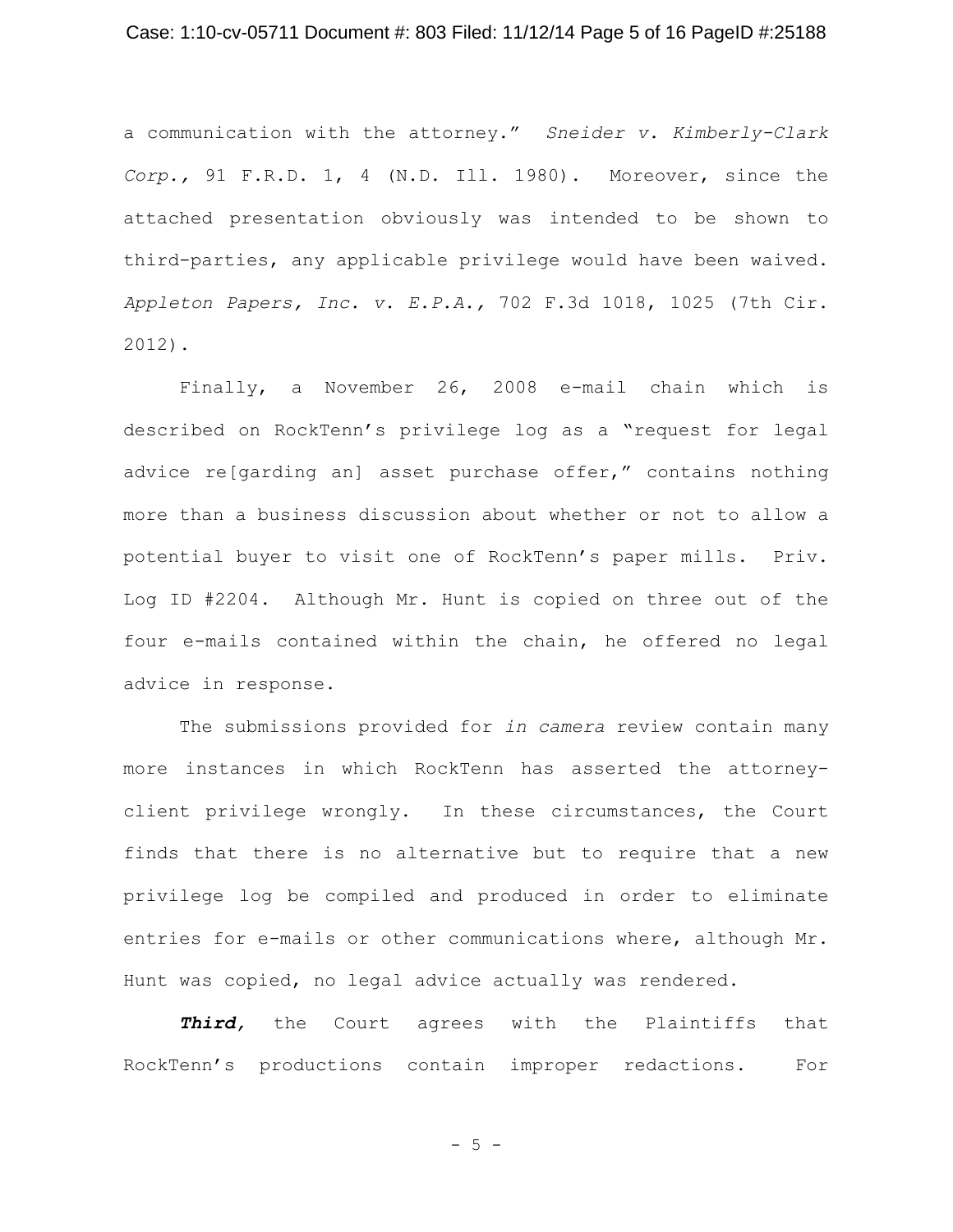#### Case: 1:10-cv-05711 Document #: 803 Filed: 11/12/14 Page 6 of 16 PageID #:25189

example, in an August 27, 2008 e-mail from Bob Boschee to Sonny Jackson regarding a visit to one of RockTenn's mills in Snowflake, Arizona, RockTenn redacted the following:

While at the mill, I was requested to provide the opportunity for a few local politicians and State business retention representatives to meet with me and discuss their concerns with the machine shutdown. After discussing with you and reviewing the request with Dean Jones, Mike Mullin, and Tom Lange, I agreed to do so. The discussion lasted about ½ hour and covered the expected questions regarding what these folks could do to affect the costs and save the mill jobs. The Snowflake mill HR Manager and Controller also sat in on the meeting and answered some questions. No media were involved.

Priv. Log ID #2939.

The Court fails to see what possible basis RockTenn would have for redacting this information. Although the passage may allude to a conversation with one of RockTenn's lawyers (Mr. Jones), it contains no legal advice and therefore is not privileged. Likewise, there was no valid reason for redacting Mr. Jackson's statement in a follow-up e-mail that "[this] is the initial report from Bob's and Hollis's visit to the Snowflake mill. Additional information will be forthcoming in the next several weeks."

As a general matter, there is nothing improper about redacting attorney-client privileged material from a larger disclosure; the problem is that RockTenn appears to have

- 6 -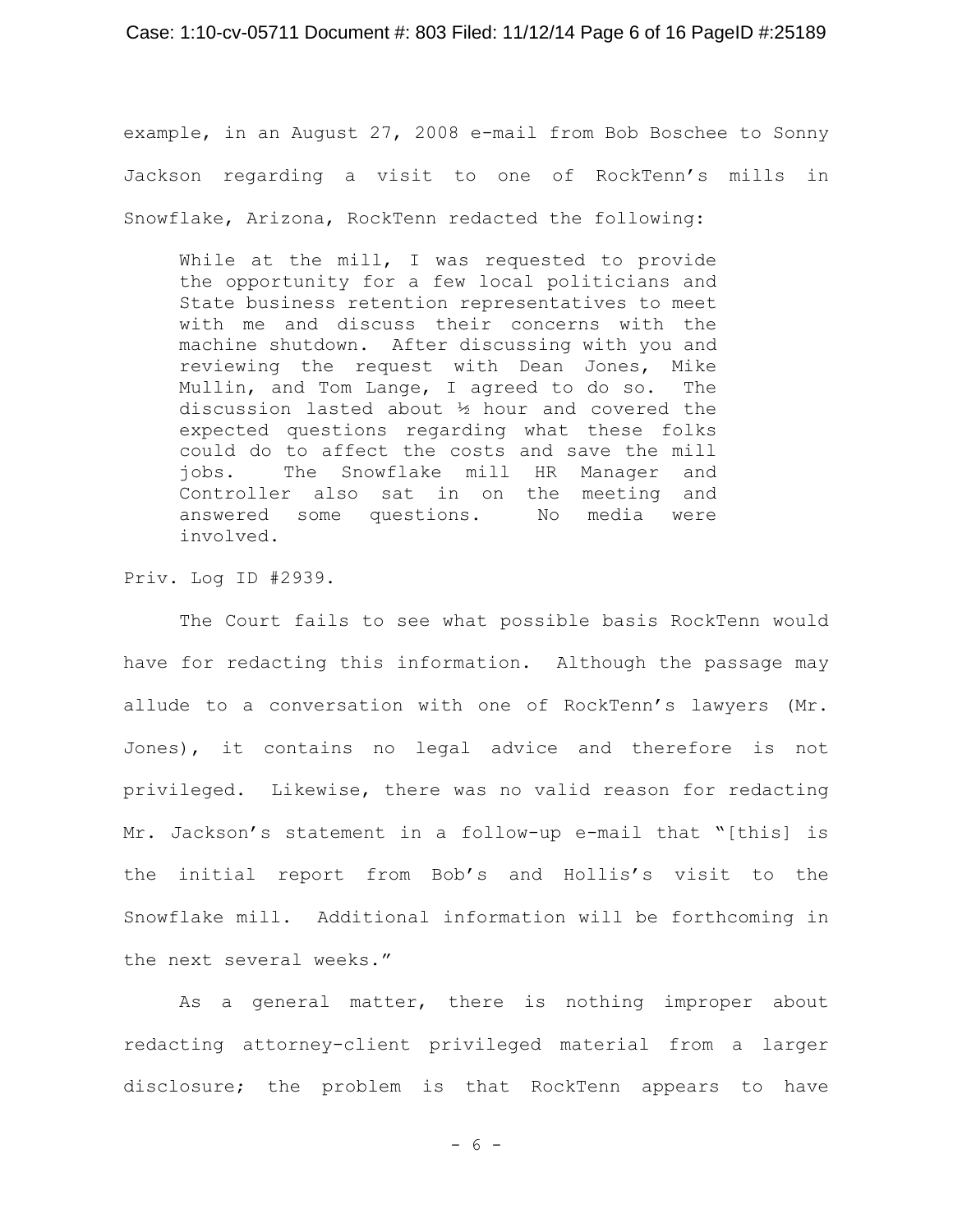### Case: 1:10-cv-05711 Document #: 803 Filed: 11/12/14 Page 7 of 16 PageID #:25190

adopted an overly capacious view of what constitutes privileged information. For that reason, it is worth emphasizing here that the mere existence of an attorney-client relationship "does not create a cloak of protection which is draped around all occurrences and conversations which have any bearing, direct or indirect, upon [that] relationship." *Matter of Walsh,* 623 F.2d 489, 494 (7th Cir. 1980) (internal quotation marks and parentheticals omitted). Rather, as the Supreme Court has explained, the attorney-client privilege "protects only those disclosures necessary to obtain informed legal advice which might not have been made absent the privilege." *Fisher v. United States,* 425 U.S. 391, 403 (1976). "If the privilege attaches only to a portion of a document, [then] the document s[hould] be produced with [only] the privileged portion redacted." *Muro v. Target Corp.,* No. 04 C 6267, 2006 WL 3422181, at \*6 (N.D. Ill. Nov. 28, 2006).

The Court has neither the desire nor the resources to micromanage discovery in a case of this size. However, to provide additional guidance to RockTenn in its task of revising its privilege log, the Court will make the following rulings with respect to the specific *in camera* selections that were submitted for review.

### **Business Communications**

- 7 -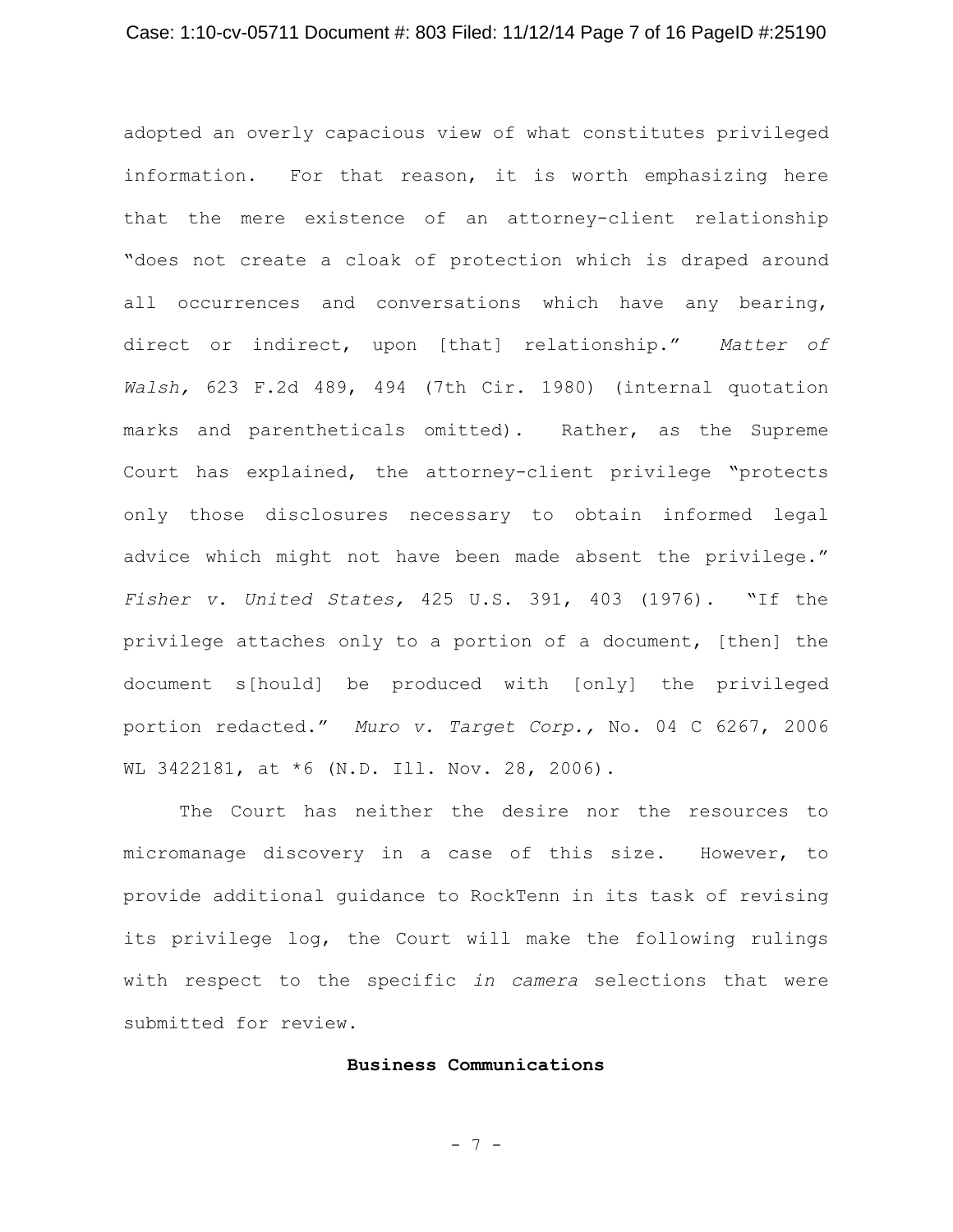- # 49: Not privileged. This is business advice.
- # 141: Not privileged. Although "[c]ounsel's comments on, and revisions to, drafts of documents that are intended for ultimate disclosure to third parties can be privileged to the extent that the comments and revisions communicate legal advice and have been maintained confidential," *Acosta v. Target Corp.*, 281 F.R.D. 314, 321 (N.D. Ill. 2012), Mr. Hunt's edits to this industry presentation do not contain any discernable legal advice.
- # 665: Not privileged for the reasons explained above.
- # 704: Privileged. The Court finds that the redacted portion of this e-mail plausibly solicits legal advice.
- # 727: Not privileged. Although this document states that it is "attorney-client privileged," the Court finds no legal advice within the content of the e-mail or its attachment.
- # 779: Not privileged. The redacted portion states that the author would "appreciate feedback," but there is no indication whether the feedback solicited is legal or business advice. In the Court's view, the e-mail is not a request for legal advice.
- # 935: Not privileged. Although this e-mail copies Mr. Hunt, there is no indication that it is a request for legal advice. It simply contains a statement reflecting Mr. Klinger's views about the right for management to present recommendations to the board in a plan to be submitted to the bankruptcy court.
- # 1881: Partially privileged. RockTenn may redact Mr. Hunt's comments, but Mr. Klinger's and Chuck Hinrich's remarks indicating that they have not spoken to Mark Wilde, a Deutsche Bank Equity analyst, are not privileged.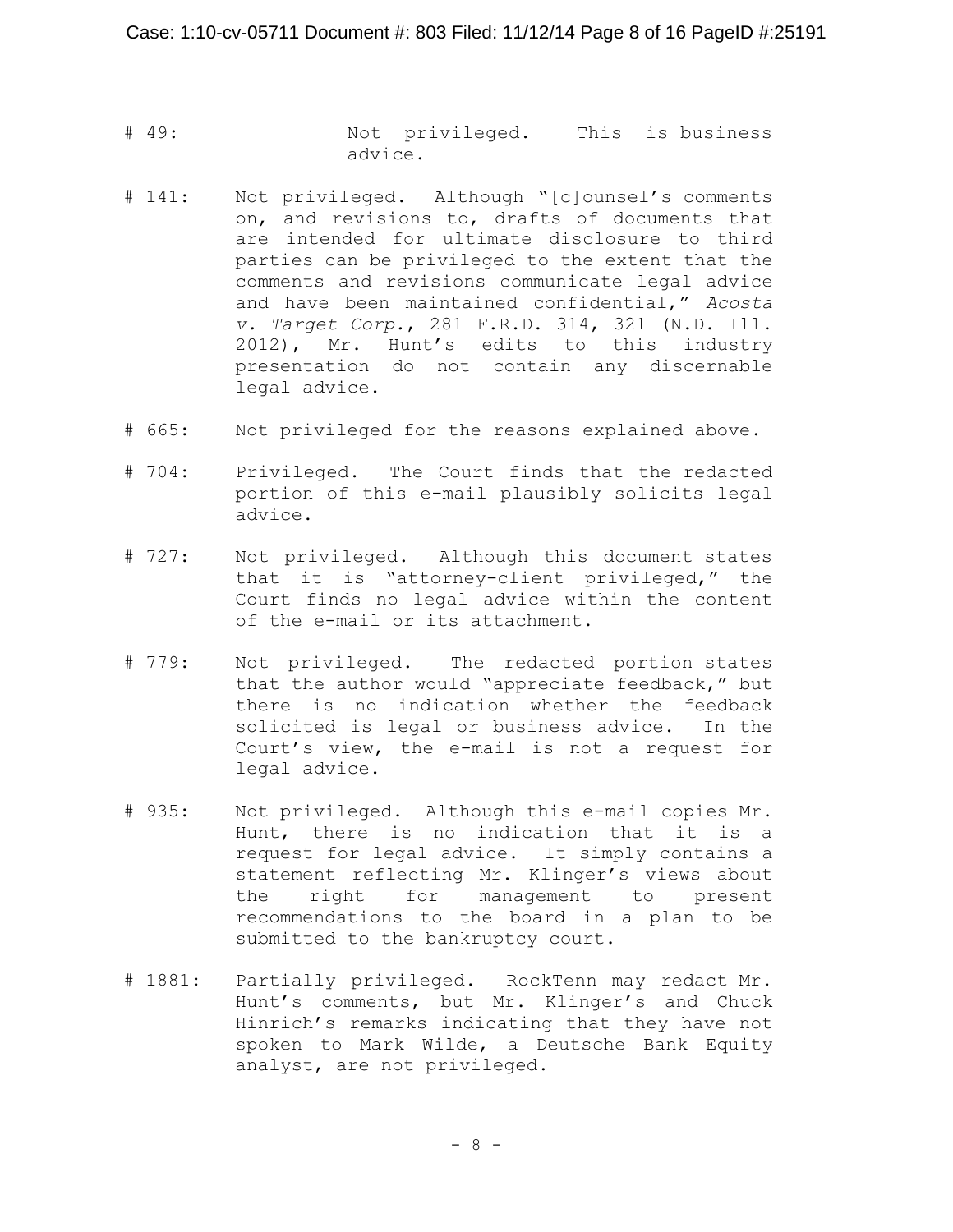- # 2105: Privileged.
- # 2575: Privileged.

### **Communications Routed Through an Attorney**

- # 481: Not privileged. There is no indication that this e-mail was sent for legal review, nor is there anything to suggest that Mr. Hunt was responsible for any of the changes made to the attached "Investor Q & A." Although he is copied on the message, it does not appear that Mr. Hunt ever responded to this communication.
- # 975: Not privileged. This communication summarizes purely business matters. The fact that RockTenn (then Smurfit-Stone Container Company ("SSCC")) was going through bankruptcy proceedings at or near this time does not make every business discussion Mr. Klinger had with Mr. Hunt attorney-client privileged.
- # 1090: Not privileged. Despite RockTenn's characterization of this e-mail, there is no indication that the author was requesting legal review. It is improper to infer as a blanket matter that any e-mail asking for "comments" that copies in-house counsel along with several other high level managers automatically is a request for "legal review." *See, Acosta*, 281 F.R.D. at 321 ("the privilege does not apply to an e-mail 'blast' to a group of employees that may include an attorney[] but where no request for legal advice is made and the input from the attorney is business-related and not primarily legal in nature"). That is especially so where, as here, in-house counsel occupies an operational, as well as a legal, role.
- # 1096: Not privileged for the reasons just stated.
- # 1104: Not privileged for the reasons just stated.
- # 1116: Privileged. As opposed to investor presentations, Form 10-Q drafts are primarily legal in nature. Therefore, it is plausible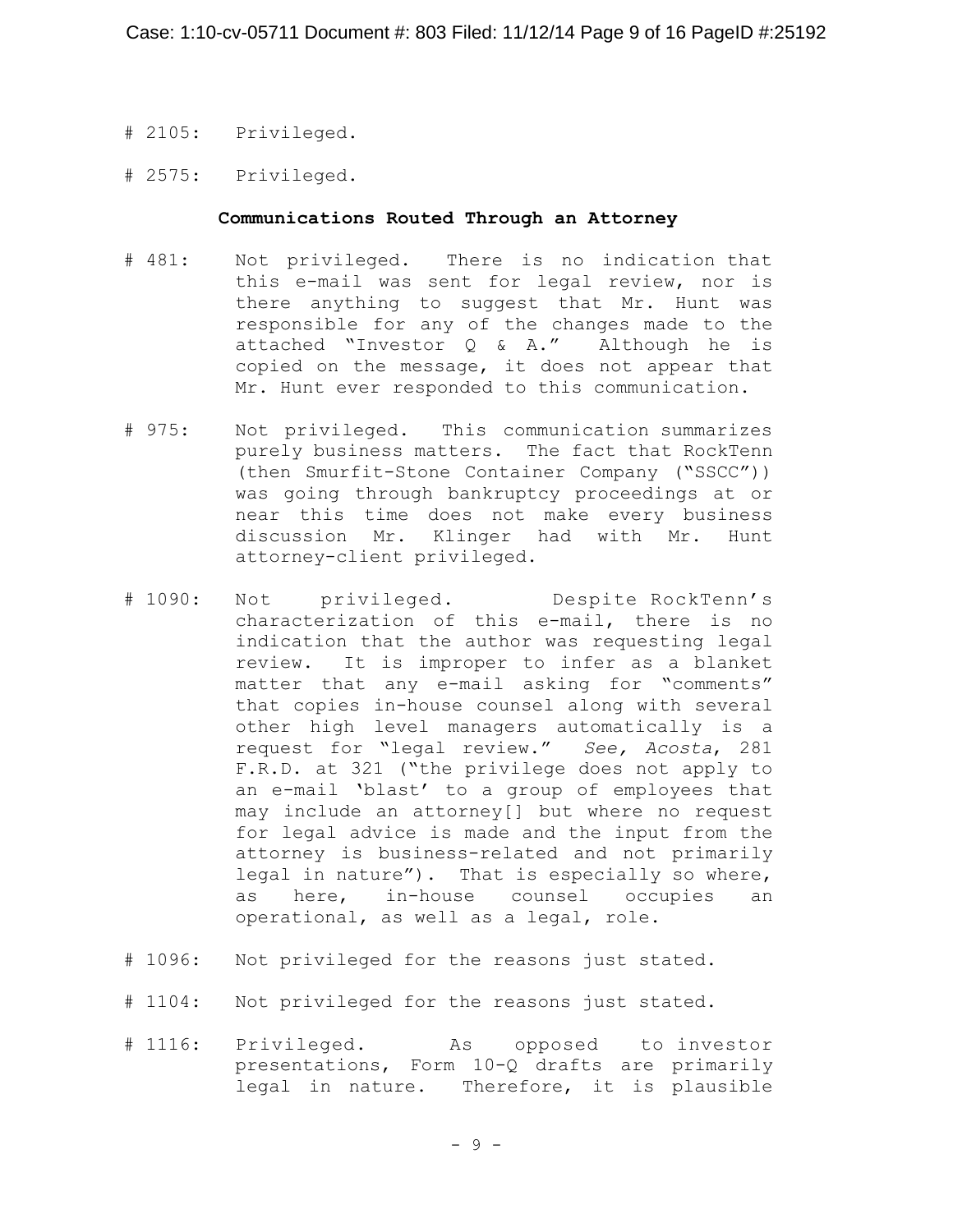that this e-mail together with its attached contents were sent as part of a request for legal review.

- # 1152: Acceptable as redacted.
- # 1221: Privileged.
- # 1263: Privileged.
- # 2024: Not privileged. The document contains no legal advice.

#### **General or Vague Description**

- # 88: Privileged.
- # 92: Not privileged. Mr. Hunt offers only business, rather than legal, advice.
- # 736: Not privileged. The redacted portion does not contain legal advice.
- # 741: Not privileged for reasons already discussed.
- # 2310: Privileged.
- # 2355: Privileged.
- # 2361: Privileged.
- # 2518: Acceptable as redacted.
- # 3397: Not privileged. There is no basis for redacting the portion of this e-mail stating that the attached information would be shared with attorneys at Sidley Austin. The fact of representation itself is innocuous and is not subject to the protections of the attorneyclient privilege. *See, e.g., Condon v. Petacque,* 90 F.R.D. 53, 54 (N.D. Ill. 1981); *Savoy v. Richard A. Carrier Trucking,* 178 F.R.D. 346, 350 (D. Mass. 1998).
- # 3399: Privileged.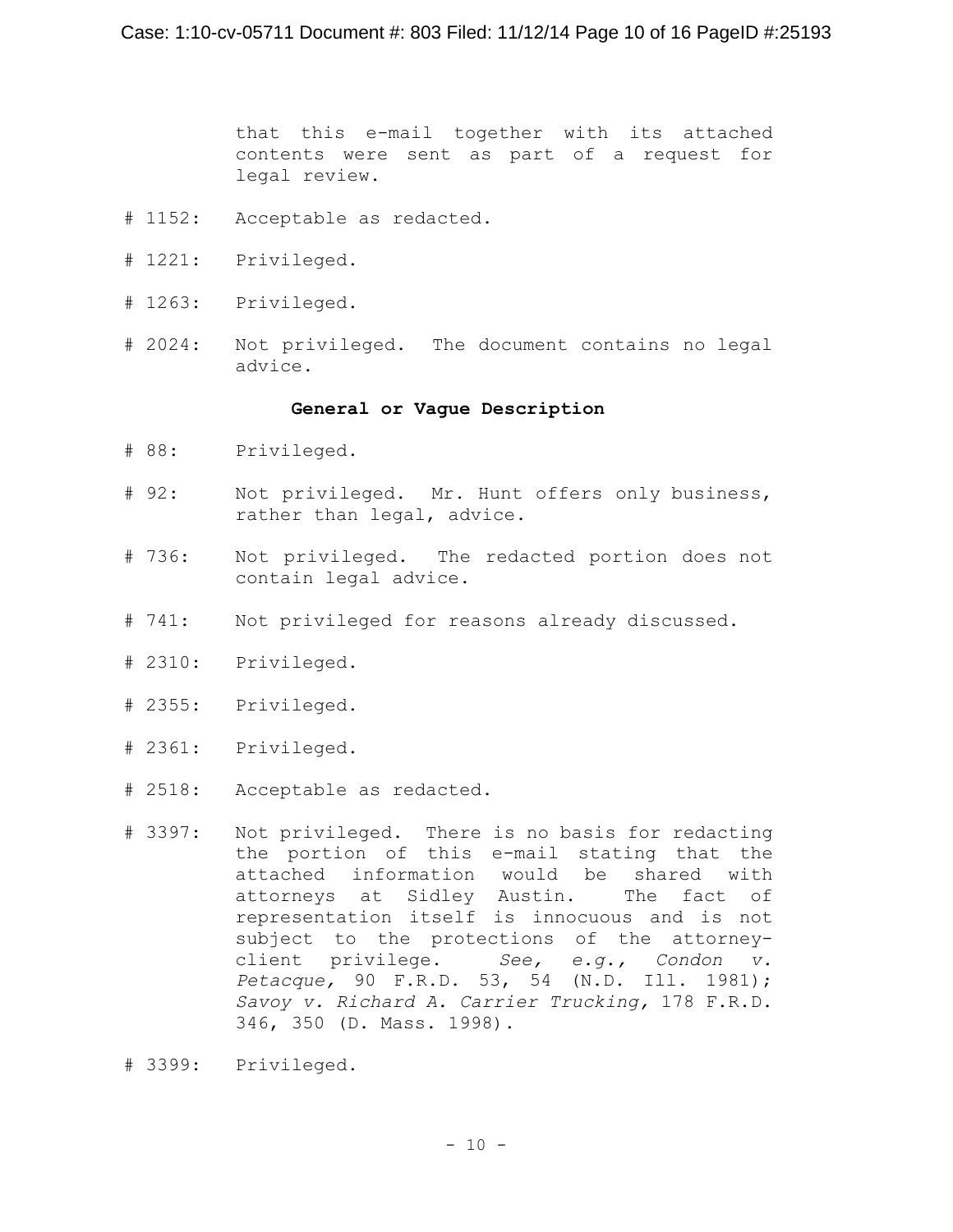#### **Failure to Identify Attorneys**

- # 1288: Privileged. Although the document does not state its author, it is reasonable to infer from its contents that it was written by one of RockTenn's lawyers. Moreover, the document clearly contains legal advice.
- # 2235: Privileged for the reasons just stated.
- # 2278: Privileged for the reasons just stated.
- # 2741: Privileged for the reasons just stated.
- # 3261: Privileged for the reasons just stated.
- # 3382: Partially privileged. This e-mail chain contains predominately business advice and must be produced. However, the attachment may be produced as redacted.
- # 3482: Not privileged. There is no indication as to who authored this document. Although it does concern antitrust issues, it could have been written by anyone within RockTenn's management. As the proponent of the privilege, RockTenn bears the burden of establishing that the document at issue is indeed attorney-client material. *Cornejo v. Mercy Hosp. and Med. Ctr.,* No. 12 C 1675, 2014 WL 4817806, at \*3 (N.D. Ill. Sept. 15, 2014). RockTenn has not made that showing with regard to this particular document. Consequently, it must be produced.

#### **Failure to Identify Authors and/or Recipients**

- # 2434: Acceptable as redacted.
- # 2745: Not privileged. There is no indication as to who authored this document and its contents appear to be related solely to business matters.
- # 2785: Privileged. This is a classic internal legal memorandum.
- # 3006: Privileged. *See, Acosta,* 281 F.R.D. at 321.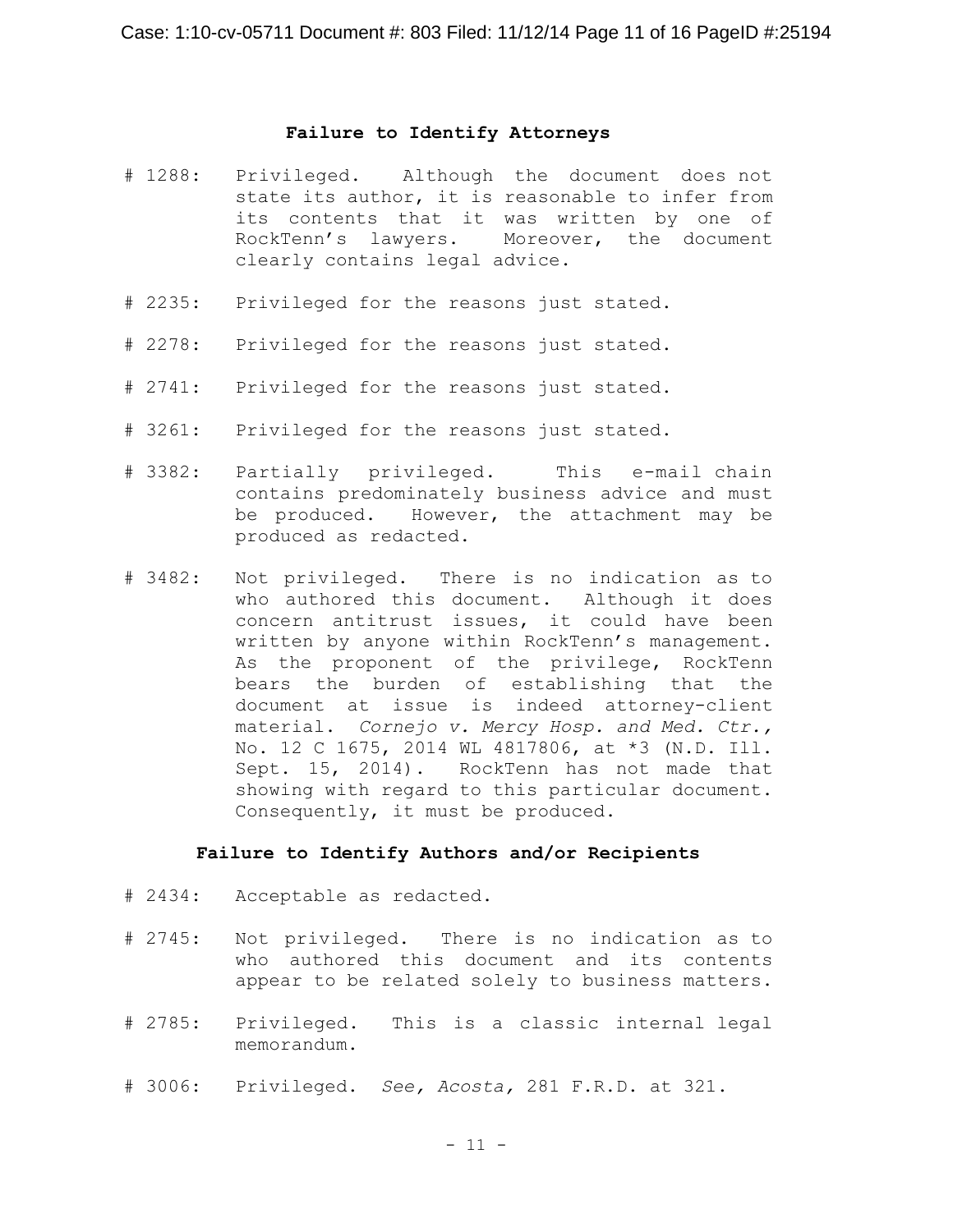- # 3081: Privileged. *See, id.*
- # 3228: Privileged. *See, id.*

# **Third-Party Communications**

- # 285: Not privileged. This document contains no substantive information at all, let alone privileged information.
- # 204: Privileged. This is a communication between counsel, senior SSCC executives, and The Levin Group, L.P. ("Levin"), a third-party strategic and financial advisory firm that was retained by SSCC for assistance during prior bankruptcy proceedings. Since Levin was employed for purposes of assisting counsel with bankruptcy matters and the e-mail correspondence at issue appears to relate to the development of a model for SSCC's plan of reorganization, the Court finds that these communications are privileged. *See*, *In re Grand Jury Subpoena Dated March 20, 2013*, No. 13-Mc-189 (Part I), 2014 WL 2998527, at \*8 (S.D.N.Y. July 2, 2014) (communications among a client, counsel, and a third-party consultant are privileged if communication with the consultant "is necessary, or at least highly useful, for the effective consultation between the client and the lawyer").
- # 220: Privileged for the reasons just stated.
- # 803: Privileged for the reasons just stated.

# **E-mail Attachments**

- # 291: Not privileged. Neither the e-mail nor the attachment contain legal advice.
- # 295: Acceptable as produced. The remainder that has not been produced contains attorney-client material.
- # 326: Not privileged. Although this e-mail copies Mr. Hunt, it cannot be construed as a request for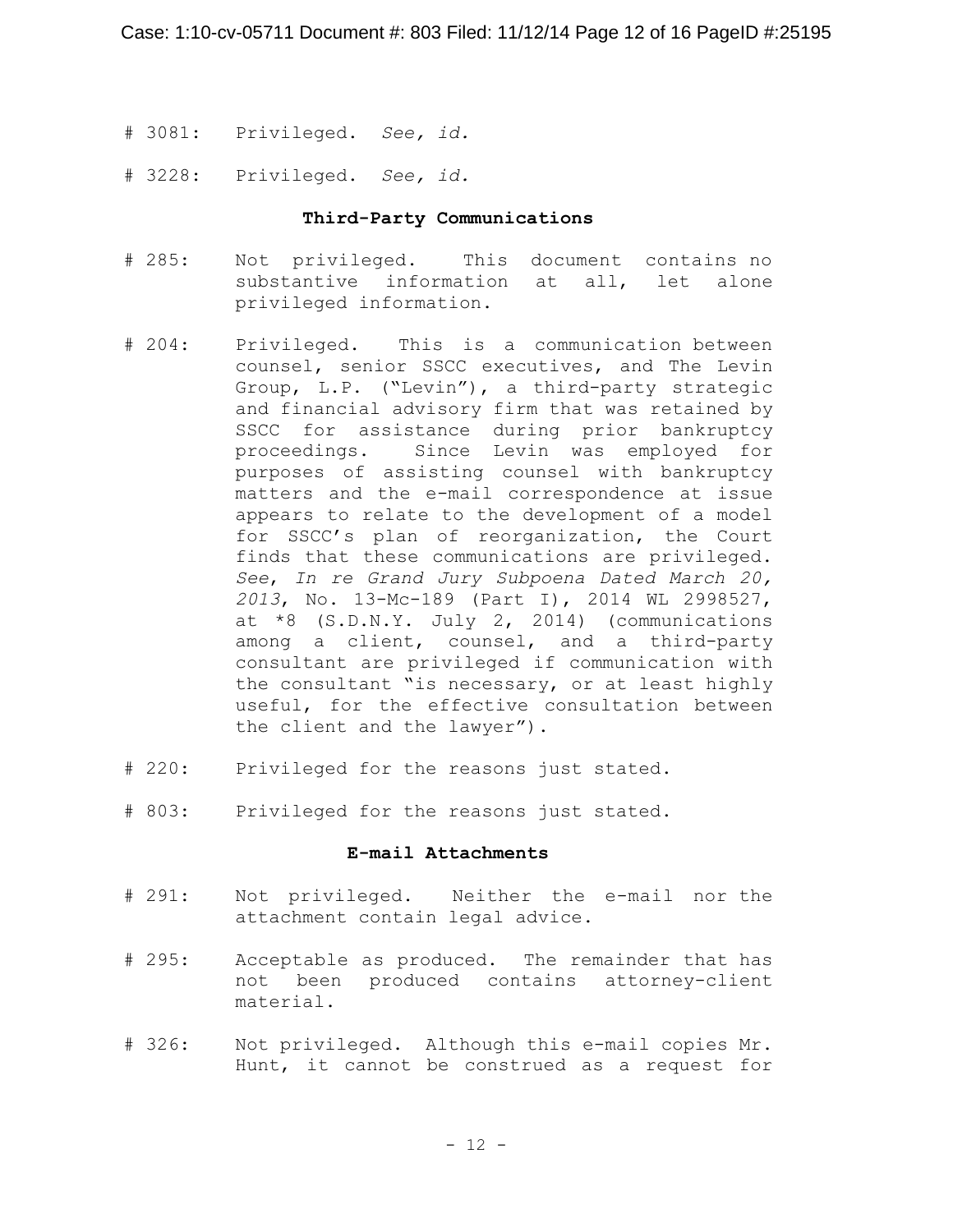legal review and, in any event, Mr. Hunt did not respond.

- # 634: Acceptable as produced.
- # 849: Not privileged. This document is not a request for legal advice.
- # 856: Acceptable as produced.
- # 863: Not privileged. This e-mail contains no indicia that it was sent for legal review. Nor does the attached "Earnings Update" for the 2nd Quarter of 2010 reflect any legal advice.
- # 864: Not privileged for the reason just stated.
- # 1126: Not privileged for the reason just stated.
- # 1184: Not privileged. There is no indication that the attached draft presentation was circulated for legal review.

### **Non-Responsive Redactions**

- # 2860: The redacted portions of this internal PowerPoint presentation relate to pricing and other financial information concerning a foreign division of a company called Global Packaging Solutions, which operated in Asia and served the Asian market. Although RockTenn redacted this information as "non-responsive," it would appear that the slides *are* responsive insofar as they relate to the Plaintiffs' initial documents served in May 2011, which sought information relating to RockTenn's Asian exports and the pricing of containerboard in China. In the Court's view, the redacted information is relevant and, therefore, was withheld improperly. The presentation should be produced in its entirety.
- # 2881: The redacted portions of this presentation must be produced for the reasons just stated.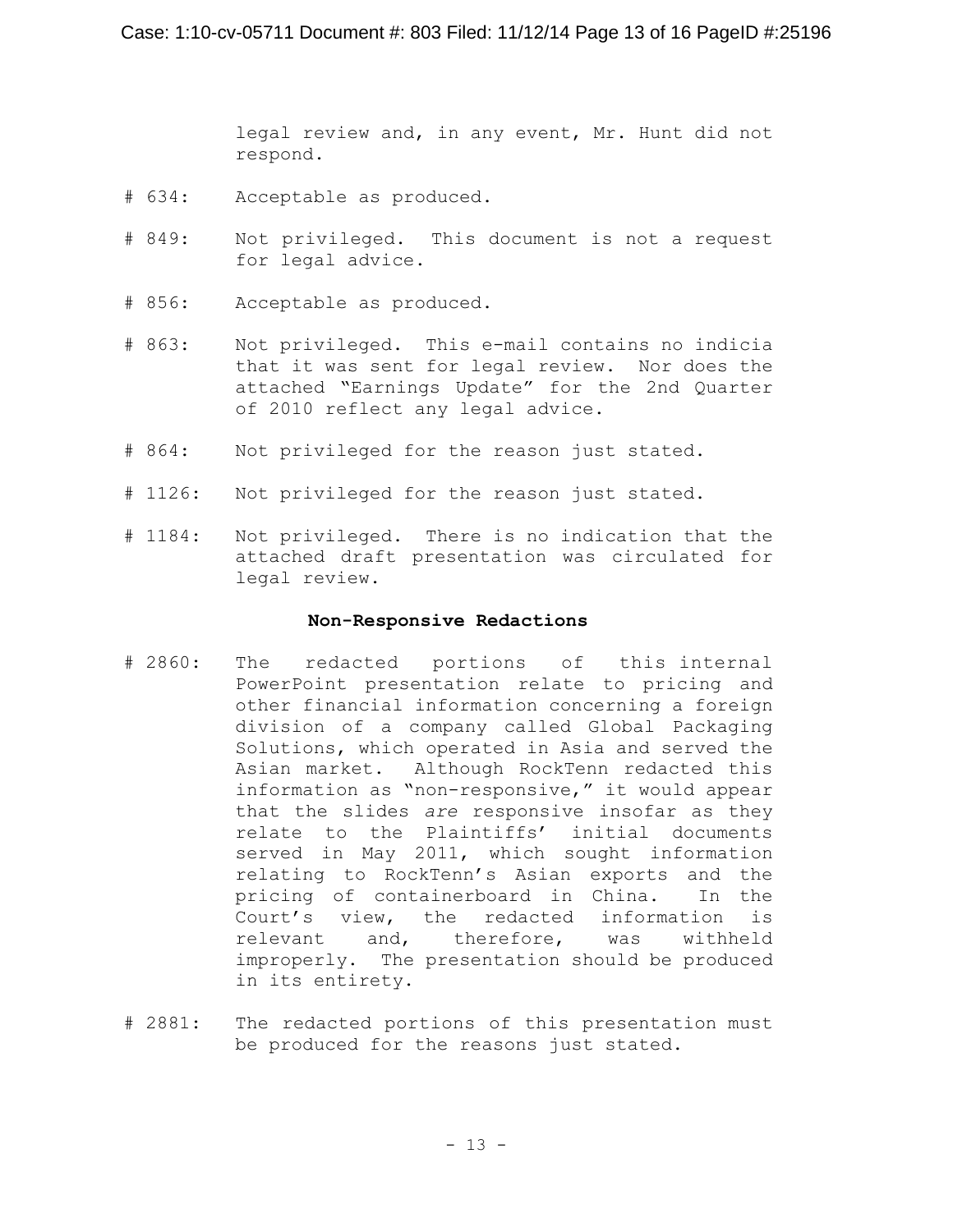- # 2970: The redacted portion of this presentation appears to contain a legal overview of RockTenn's "restructuring activities." This information is privileged and RockTenn is entitled to redact it.
- # 2972: The redacted portions of this presentation that concern RockTenn's bankruptcy do not appear to contain any legal information and therefore are not privileged. The remaining portions of the presentation that were withheld relate to the containerboard market in Asia. For reasons stated previously, such information is responsive and must be produced.
- # 2988: The redacted portions of this presentation must be produced for the reasons just stated.
- # 2993: The redacted portion of this presentation is the same legal overview that was redacted in Priv. Log ID #2970. The information is privileged and may be redacted.
- # 2994: The redacted portion of this presentation is the same legal overview that was redacted in Priv. Log ID #2970. The information is privileged and may be redacted.
- # 2996: The redacted portion of this presentation relating to pricing and financial results in the Asian markets must be produced for reasons explained previously. In addition, RockTenn also seeks to withhold a portion of a slide containing information relating to certain intellectual property matters. There is no indication that a lawyer authored this portion of the presentation, however, and, in any event, having reviewed the material, the Court finds that this information contains no discernable legal advice. Consequently, any redaction made on privilege grounds was improper. The material must be produced.
- # 2997: The redacted portion of this presentation relating to pricing and results in the Asian markets must be produced for reasons stated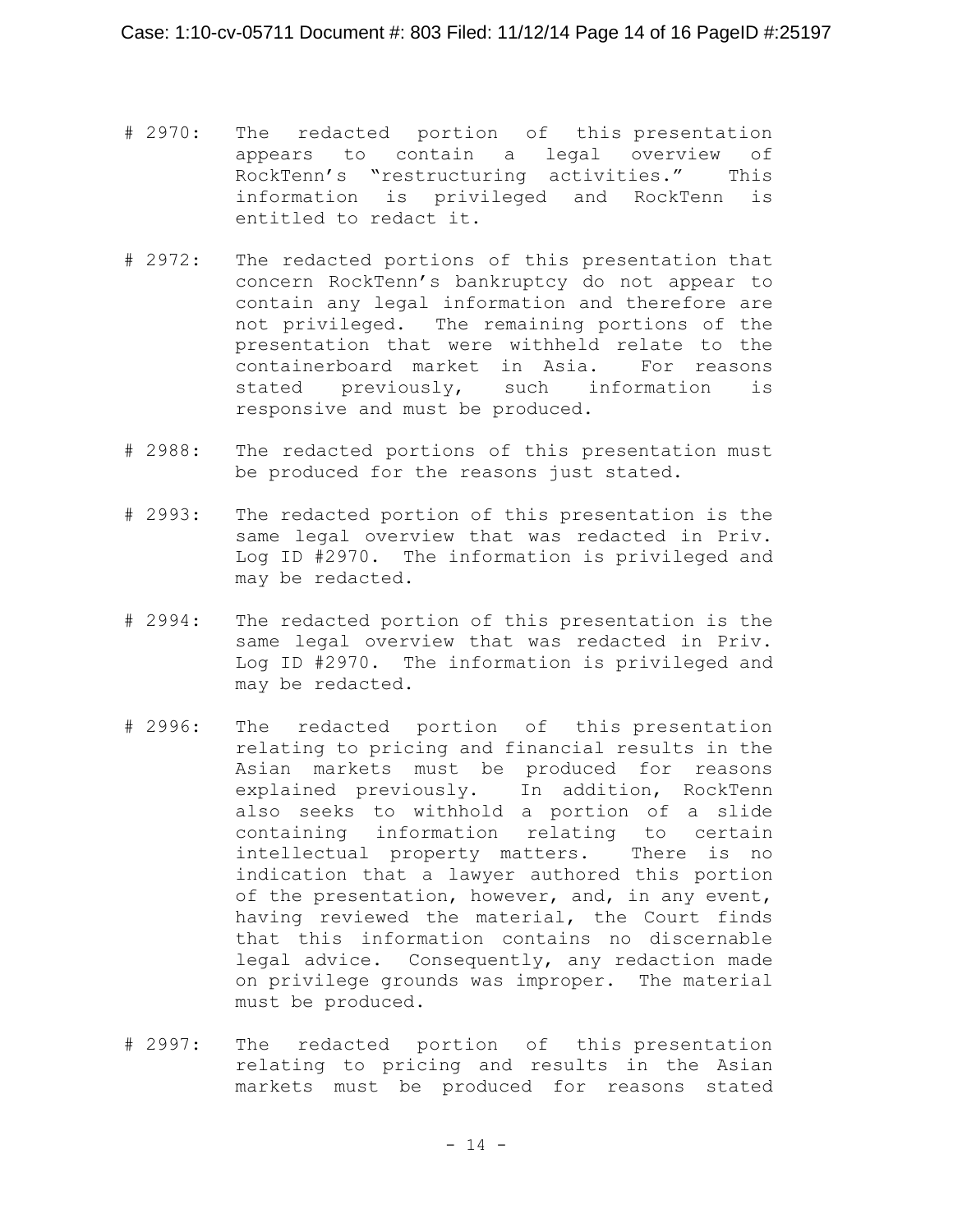previously. However, the Court will permit RockTenn to redact the slides relating to legal advice concerning labor union issues as well as the four-slide portion of the presentation containing legal advice that was prepared by RockTenn's legal department in advance of a "senior leadership meeting."

# 3218: The redacted portions of this presentation must be produced for the reasons stated with regard to Priv. Log ID #2996.

# **Over-Redaction**

- # 1049: The redacted portions are not privileged. The Court fails to see how the redacted parts of this e-mail chain reveal any confidential legal information. All that is discussed is whether or not to include certain information in a business presentation.
- # 1102: Acceptable as produced.
- # 1777: Not privileged. Contrary to RockTenn's description, the redacted portions of this email chain do not contain any apparent request for legal advice and no lawyers appear to have responded to any of the messages. The redaction therefore was improper.
- # 1941: Acceptable as produced.
- # 2064: Acceptable as produced.
- # 2019: Not privileged. The redacted portions contain no legal advice.
- # 2039: Not privileged for reasons explained on page 4 of this Order.
- # 2170: Not privileged. The redacted portions of this e-mail chain are routine scheduling matters, the disclosure of which would not compromise any confidential legal matters.
- # 2321: Acceptable as produced.